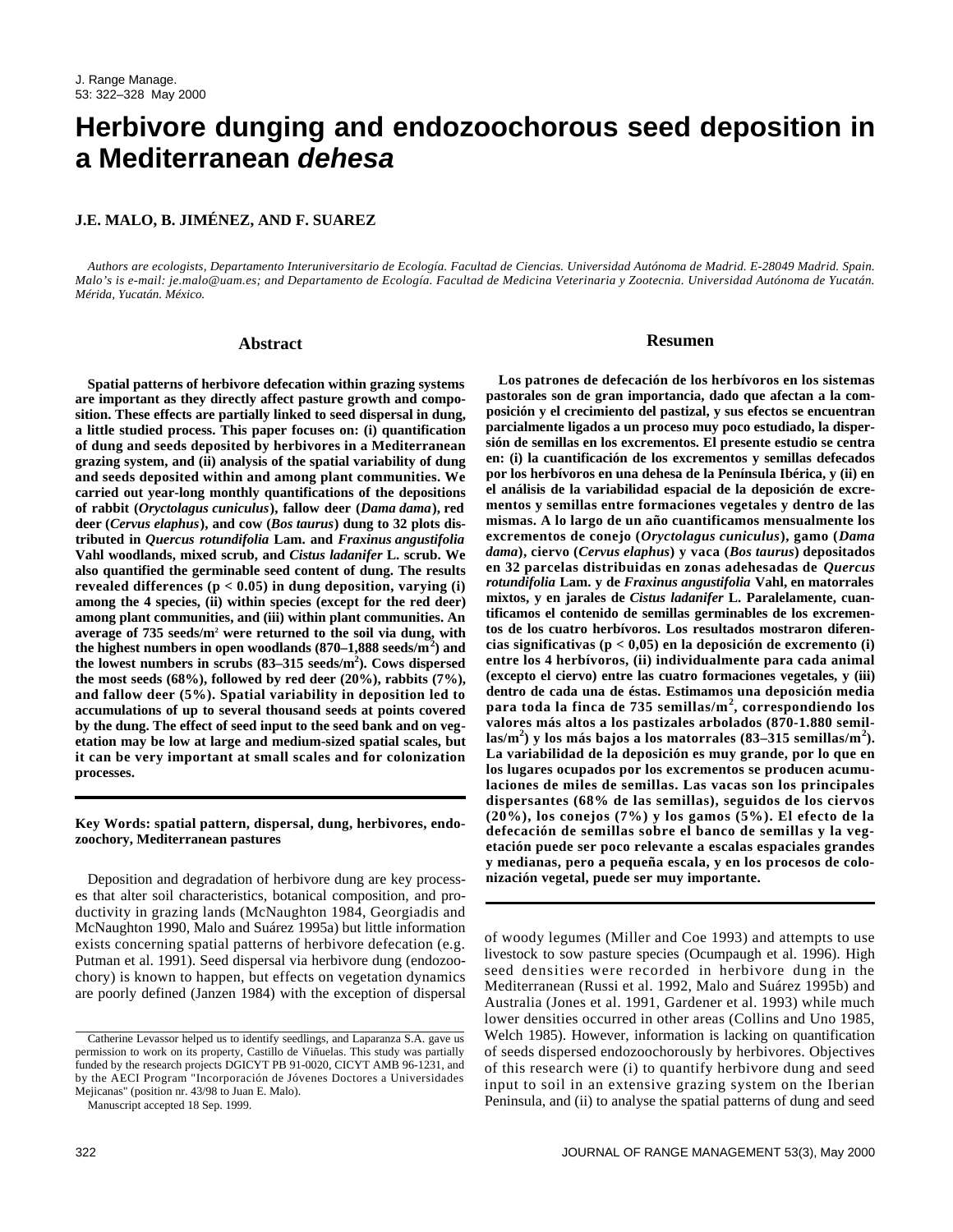deposition at 3 spatial scales: among and within plant communities, and at the scale of individual depositions.

# **Material and Methods**

### **Study Area**

The field work was done on the Castillo de Viñuelas estate, a roughly 3,000 ha *dehesa* (open woodland) 20 km north of Madrid (Central Spain, 40°37' N, 3°38W, 670 m above sea level). The *dehesa* ranching system is based on multiple uses (grazing, firewood extraction, hunting, and ploughing) of vegetation complexes formed by open woodlands, scrubland, and wooded pasture. Although human management has changed the former balance of woodland, scrubland, and pasture areas, the *dehesa* systems are considered to be similar to those that have existed in Western Iberia since prehistoric times (Aschmann 1973).

The property lies on Tertiary sands resulting from the erosion of the nearby Sierra de Guadarrama in an area with a dry mesomediterranean climate, an annual rainfall of around 550 mm and a dry summer from June to mid-September. The potential vegetation of the area is sclerophyllous forest dominated by Holm oak (*Quercus rotundifolia* Lam.) mixed with different scrub communities and replaced on valley floors by stands of ash (*Fraxinus angustifolia* Vahl). Due to the traditional use of the estate, 4 main plant communities can now be distinguished (J.M. de Miguel, unpubl. manuscript): (i) pastures with ash on the valley floors (ash woodlands hereafter, 16% of the estate area), (ii) pastures with large Holm oaks on the upper terraces and in other more or less flat areas (oak woodlands, 26%), (iii) mixed scrubland with *Santolina ros marinifolia* L. and *Thymus zygis* L. along with small Holm oaks and a few Gum cistus (*Cistus ladanifer* L.) on the slopes, ploughed up occasionally to open up pastures (mixed scrub, 22%), and (iv) practically monospecific scrubland of Gum cistus with a few Holm oaks in the highest zones (*Cistus* scrub, 36%).

The estate now has a grazing-hunting usage similar to the traditional one, with a herd of 400 free ranging cattle throughout the estate. The main wild herbivores are fallow deer (*Dama dama*, approximately 0.28 individuals/ha), red deer (*Cervus ela phus*, 0.14 individuals/ha) and rabbit (*Oryctolagus cuniculus*, 6–18 individuals/ha, J.E. Malo unpubl. data).

### **Quantification of Endozoochory**

To ascertain the number of seeds deposited, we (i) measured the input of cow, red and fallow deer, and rabbit dung in each of the 4 main plant communities of the estate, and (ii) quantified the seed content of the dung of each of the 4 herbivores.

To quantify dung deposition by the 4 herbivores over a year, we chose a roughly  $0.8 \text{ km}^2$  section of the estate away from human influence where the 4 vegetation types were in close proximity. On 25 March 1991, we delineated 32 plots of 2 x 25 m (8 in each vegetation type) in the ash woodland, oak woodland, mixed scrubland, and *Cistus* scrub. Plots were marked by pegs along the maximum slope line, parallel to each other, and 15 m apart. At one corner of each plot we established a 1 x 1 m subplot defined by string pegged to the ground. After establishing the plots, we removed all dung of red deer, fallow deer, and cows. In addition, rabbit pellets were removed from each of the 1 x 1 m subplots.

At monthly intervals, coinciding with dung collections for seed content analysis (see dates in Fig. 1) we measured the dung deposited in the 32 plots. For this purpose we collected all the red and fallow deer dung in each 2 x 25m plot and counted the number of dung groups containing more than 5 pellets (Rowland et al. 1984). We also counted and measured the diameter and mean depth of each cow pat in the plots. These pats were then removed from the plots to prevent double counting on subsequent visits. We also collected and counted the rabbit pellets deposited in the 1 x 1 m subplots.

The rabbit, fallow deer, and red deer dung was dried and stored in paper bags at room temperature until it was weighed to a precision of  $\pm$  0.01 g in autumn 1992. The amount of cow dung was calculated from the diameter and average depth of the pats and the density of dry cow dung  $(0.37 \text{ g/cm}^3)$ , Malo and Suárez 1995c).

Viable seed content of the dung was determined by greenhouse germination. Between April 1991 and April 1992, coinciding with dung collections from the sampling plots (see dates in Fig. 1), we carried out 11 samplings of dung deposited by the 4 herbivores. Each collection consisted of 8 independent samples of fresh dung from each herbivore species, which were dried and stored at ambient temperature. In autumn of the collection year, 3 g from each sample was crushed gently and prepared for greenhouse germination in a mixture with 20 g of sterile sand over a bed of moist vermiculite. The samples were kept moist during the 2 October–June periods following collection (1991–92 and 1992–93 for the first 7 collections, and 1992–93 and 1993–94 for the rest). Given that in the field in this location, seeds germinate almost exclusively in autumn, this procedure simulated natural conditions. The proportion of ungerminated viable seeds in the samples after the 2 germination cycles was minimal: after keeping the samples of the first 7 collections in the greenhouse for another year (1993–94), only 49 germinations were found in comparison with 5,715 germinations during the first 2 years (less than 0.9%). For the purpose of simplicity, "seeds" refers hereafter to "seeds germinable during 2 seasons".



**Fig. 1. Seed content (mean ± standard error) of 3-g dung samples from 4 herbivore species over 1 year in the dehesa de Viñuelas. The red deer datum for 25-VII-1991 (249 ± 124, marked with a star) has been deleted to maintain the clarity of the representation.**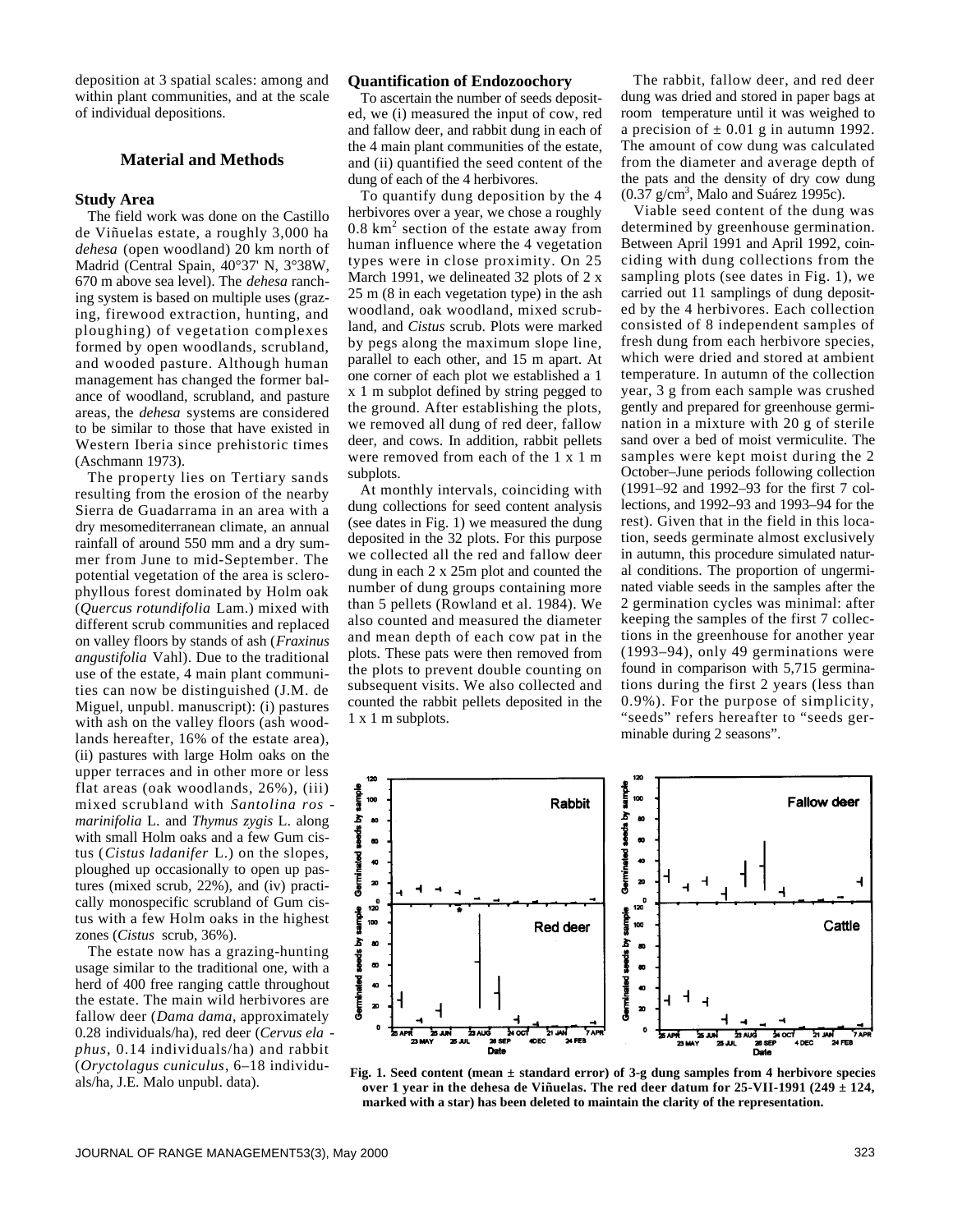In our interspecific comparisons of defecation, we used the data on dung weight per plot (in  $g/m^2$ ). The data on the number of seeds deposited (per  $m<sup>2</sup>$  or per defecation) were calculated from the average seed content in the dung on each collection date, and using individualized calculations of the defecations for each plot and date. In all calculations we assumed that the seed content in the herbivore dung was constant throughout plant communities. This assumption should be quite accurate for the 3 ungulates due to (i) the scope of their daily movements in the context of the size of the vegetation patches, permitting them to feed and defecate indiscriminately in all of them, and (ii) the length of time taken by the seeds to pass through the herbivores' digestive tracts, estimated to be between 2 and 6 days (Yamada and Kawaguchi 1972, Courtney 1973). On the other hand, the much smaller home range of rabbits might have resulted in overrating the dispersal role of rabbit dung in scrubs, although, as discussed below, this bias had no significant effect on the main conclusions.

The data were analysed using the SYS-TAT programme using standard non-parametric procedures due to the lack of normality in the data sets. Due to the lack of precision of the non-parametric multifactorial analyses (Seaman et al. 1994), the comparisons between herbivores, plant communities, and plots in each community were done sequentially. The values obtained for p in each of the analyses are shown in tables 1–4, but to ensure that these probabilities satisfy the requirements for multiple inferences on data sets, the level of statistical significance taken as the base ( $p < 0.05$ ) was corrected using the sequential procedure proposed by Rice (1989). Corrected values of the level of statistical significance are shown in each table.

# **Results**

#### **Dung Deposition**

The total amount of dung deposited in the 32 sampling plots differed ( $p < 0.05$ ) among the 4 herbivores (Table 1), ranging from a maximum for cows and rabbits  $(17-21)$  g dung/m<sup>2</sup>) to a minimum for the red deer and fallow deer  $(4-6 \text{ g} \text{ dung/m}^2)$ . There were also differences in amount of dung deposited among the plant communities by all herbivores except for red deer (Kruskal Wallis test;  $p < 0.05$ ; Table 2). Cows and fallow deer had proportionally the lowest defecation rates in both scrub types (especially *Cistus* scrub). The **Table 1. Amount of dung (g dry weight/m<sup>2</sup> ) deposited by 4 herbivore species in 32 permanent plots in a Mediterranean grazing system during one year<sup>a</sup> .**

|            | Herbivore species |             |             |               | Friedman test |       |  |
|------------|-------------------|-------------|-------------|---------------|---------------|-------|--|
|            | Rabbit            | Fallow deer | Red deer    | Cattle        |               |       |  |
| $-(g/m^2)$ |                   |             |             |               |               |       |  |
| Dung       | 21.6              | 4.3         | 5.7         | 17.1          | 15.9          | 0.001 |  |
|            | $25.6 \pm 3.3$    | $8.5 + 1.8$ | $7.8 + 1.2$ | $45.2 + 14.3$ |               |       |  |

<sup>a</sup>Upper row: median values and result of their comparison using Friedman test for associated samples. Lower row: mean  $\pm$  s.e. for the data set. Level of statistical significance is  $p < 0.05$ .

amount of rabbit dung collected in the mixed scrub was intermediate between the level in the 2 wooded pastures and appreciable, although lower, in the *Cistus* scrub. Finally, the defecation pattern of red deer among vegetation types was more homogeneus, though the difference among plant communities was close to statistical significance. As a result of these defecation patterns, *Cistus* scrub received the least herbivore dung of the 4 plant communities (0–8  $g/m<sup>2</sup>$  of each species), followed, with the exception of the rabbit  $(26 \text{ g/m}^2)$ , by mixed scrub  $(2-11 \text{ g/m}^2)$ . In contrast, wooded pastures received much higher amounts:  $7-45$  g/m<sup>22</sup> in the ash woodlands and 9-38  $g/m^2$  in the Holm oak woodlands.

There were large differences in amount of dung deposited by each herbivore species among the plots within each plant community (Table 3). In some cases these differences corresponded to defecation patterns that were maintained among sample collection dates. Thus, there were differences ( $p < 0.05$ ) in amounts of rabbit dung collected in the sub-plots of the 4 plant communities (Friedman test for repeated samples, Table 3). For fallow deer, differences ( $p < 0.05$ ) occurred among samples from plots in ash and oak woodlands and for red deer only among plots from the oak woodlands. Cow dung showed no significant trends in spatial variation maintained over the whole sampling period in any of the plant communities.

# **Dung Seed Content**

A total of 527 seeds germinated from the 88 rabbit dung samples (equivalent to 2.0 seeds/g of dry dung), 1,320 from fallow deer dung (5.0 seeds/g), 3,265 from red deer dung (12.4 seeds/g), and 982 from cow dung (3.7 seeds/g). The germinable seed content showed large seasonal variation in all 4 herbivore species, and the dispersal pattern also differed among species (Fig. 1). Thus, the highest seed concentration in dung was at the end of spring for rabbits and cows (4.7 and 10.7 seeds/g respectively), in mid-summer for red deer (83.0 seeds/g), and at the start of autumn for fallow deer (11.5 seeds/g). However, a few germinable seeds were found in dung at almost any time of the year.

# **Seed Deposition**

Dung deposition and seed content data were used to calculate the number of seeds defecated by each animal species in each plant community and, using the proportion of each community on the estate, the average number deposited on the entire property (Table 4). Across communities and herbivores, this revealed an input of some 735 seeds/ $m^2$  via dung. Cows were responsible for almost 500, red deer approximately 140, rabbits 50, and fallow deer 40. There were also large differences among plant communities: nearly 1,900 seeds were deposited per  $m^2$  of oak woodland, less than 900 in ash woodlands, a little over 300 in mixed scrub and less than 100 in *Cistus* scrub. Differences in amount of

**Table 2. Mean dry dung weight (in g/m<sup>2</sup> ) deposited during one year by 4 herbivore species in plots** in 4 plant communities in the dehesa of Viñuelas, a Mediterranean grazing system<sup>a</sup>.

|             |              | Deposited dung     |                                              |     | Kruskal-Wallis |                    |
|-------------|--------------|--------------------|----------------------------------------------|-----|----------------|--------------------|
|             | Ash woodland |                    | Oak woodland Mixed scrub <i>Cistus</i> scrub |     | Н              | p                  |
|             |              | -(g/m <sup>-</sup> |                                              |     |                |                    |
| Rabbit      | 32.5         | 18.9               | 26.3                                         | 8.5 | 11.4           | $0.010^{b}$        |
| Fallow deer | 7.1          | 18.4               | 2.3                                          | 0.9 | 24.0           | ${<}0.001^b$       |
| Red deer    | 7.0          | 9.5                | 5.6                                          | 2.9 | 9.3            | 0.025              |
| Cattle      | 44.5         | 37.9               | 11.0                                         | 0.0 | 15.8           | 0.001 <sup>b</sup> |

 $N=32$  for each animal species.

<sup>b</sup>Probabilities below the corrected level of statistical significance according to Rice (1989;  $p < 0.025$ ).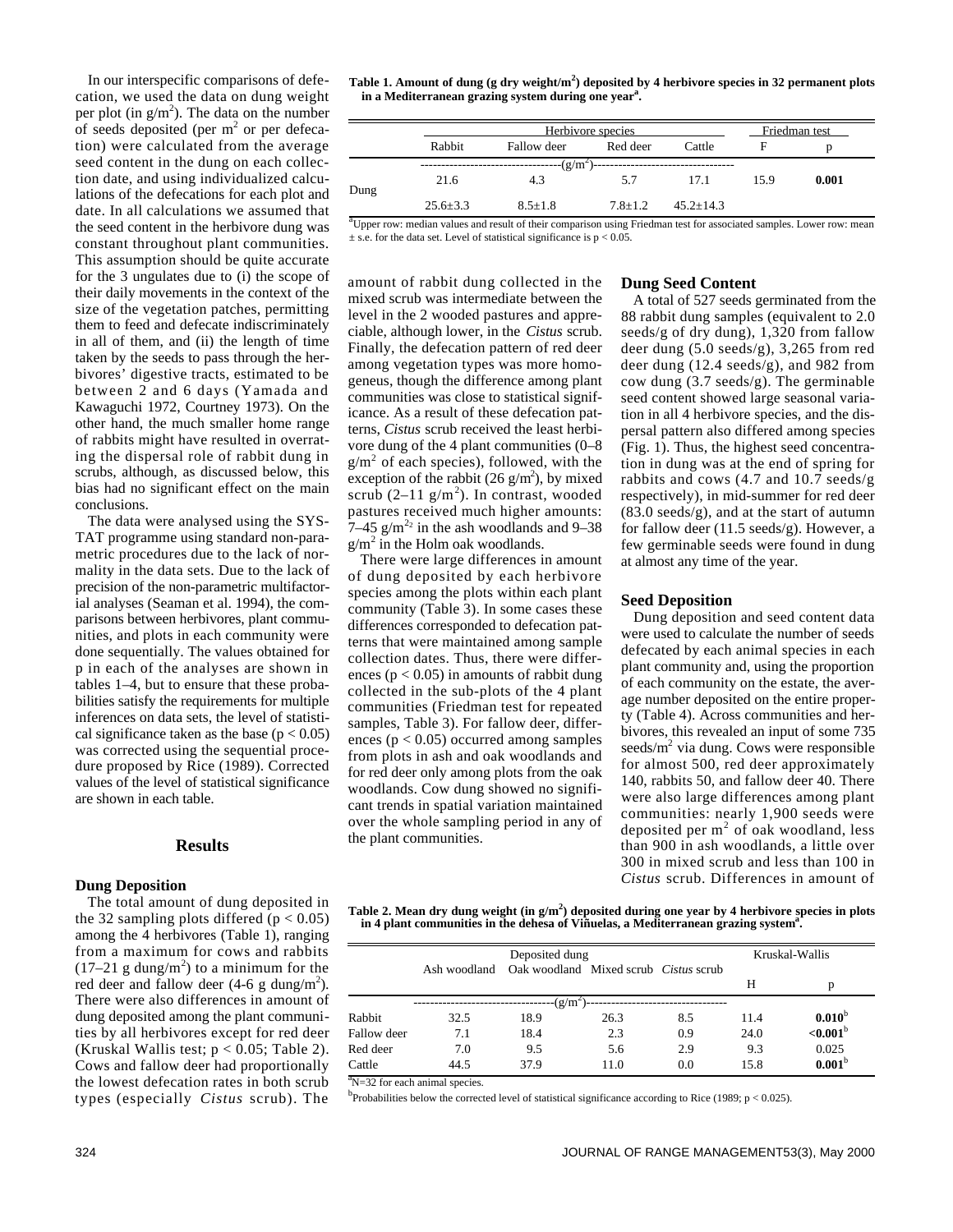**Table 3. Range of variation in the amount of dung (in g/m<sup>2</sup> ) deposited by 4 herbivore species in 8 sample plots located in 4 plant communities in a Mediterranean grazing system, and results of Friedman test on repeated samples for the amount of dung deposited in them in 11 time periods.**

|                      | <b>Plant</b> communities |               |               |               |  |
|----------------------|--------------------------|---------------|---------------|---------------|--|
|                      | Ash woodland             | Oak woodland  | Mixed scrub   | Cistus scrub  |  |
| Rabbit $(g m-2)$     | $17-65$                  | $11-64$       | $4 - 57$      | $2 - 25$      |  |
|                      | $F = 31.2$               | $F = 33.8$    | $F = 39.2$    | $F = 42.5$    |  |
|                      | $p < 0.001^a$            | $p < 0.001^a$ | $p < 0.001^a$ | $p < 0.001^a$ |  |
| Fallow deer $(g m2)$ | $2 - 18$                 | $10 - 38$     | $1 - 4$       | $0 - 4$       |  |
|                      | $F = 28.7$               | $F = 21.5$    | $F = 8.6$     | $F = 12.1$    |  |
|                      | $p < 0.001^a$            | $p = 0.003^a$ | $p = 0.280$   | $p = 0.098$   |  |
| Red deer $(g m2)$    | $4 - 15$                 | $3 - 30$      | $3 - 14$      | $1-9$         |  |
|                      | $F = 8.1$                | $F = 21.6$    | $F = 5.8$     | $F = 7.9$     |  |
|                      | $p = 0.325$              | $p = 0.003^a$ | $p = 0.565$   | $p = 0.339$   |  |
| Cattle $(g m2)$      | 17-161                   | $0 - 375$     | $0 - 61$      | $\Omega$      |  |
|                      | $F = 4.3$                | $F = 6.1$     | $F = 1.5$     | $F = 0.0$     |  |
|                      | $p = 0.748$              | $p = 0.533$   | $p = 0.982$   | $p = 1.000$   |  |

<sup>a</sup> Probabilities reaching the corrected level of statistical significance, according to Rice (1989, sequence:  $p < 0.0167$ ; p  $< 0.0125$ ; p  $< 0.01$ ; p  $< 0.0083$ ).

dung defecated among plots within each plant community (Table 3) are reflected in the wide range of seed numbers deposited in them (Table 4). In most cases, these differences were of an order of magnitude, and sometimes considerably larger.

Using the weight and number of droppings collected, we calculated the effect of seed input by the 4 herbivores at the very small spatial scale. The seed concentration in rabbit pellets varied from 0.01 seeds per pellet in January and February to 0.45 seeds per pellet in June (Fig. 2).

With each deposition (group of pellets identified during sampling), fallow deer defecated between 5 and 184 seeds (in December and September, respectively), and red deer between 3 (January) and 1,750 (June, Fig. 3). Finally, for each cow pat (600 cm<sup>2</sup> , Welch 1985) there was an input to the pasture ranging from 570 seeds in January to 9,900 in May (Fig. 4), the approximate equivalent of 1 to 16 seeds/cm<sup>2</sup> of area occupied by dung.

deer. The role of rabbits is especially noteworthy. Despite their small size, rabbits play a key role in this and many other aspects of the ecology of Mediterranean ecosystems within their natural range of distribution (Rogers et al. 1994) or where they have been introduced (Gibb and Williams 1994, Myers et al. 1994). This is also backed by the fact that red and fallow deer densities on the estate can be considered average-high (Braza et al. 1994), while the cattle density (0.13 cows/ha) is only about half that of the average in dehesa systems with a lower hunting use (approx. 0.25 cows/ha). The rabbit density on the estate during the study year may be regarded as normal in the context of Mediterranean ecosystems (Soriguer 1981).

4 and 5 times that of the red and fallow

The spatial patterns of herbivore defecation reveal interesting differences among and within plant communities. These differences are closely linked to land use at

small and medium scales (tens and hundreds of meters respectively) by different species, and the behavior of each one. While the spatial patterns of herbivore defecation do not exactly match their spatial use, they are generally considered to be a good approximation of landuse (Neff 1968, Rowland et al. 1984, Wood 1988).

At the plant community scale, there were considerable differences in the amount of dung deposited in the 4 vegetation types by the herbivores, although the reason for this behavior was not common to all 4 animals. With the exception of the red deer, these differences were statistically significant in all herbivores, and even in the red deer they were close to the significance threshold.

Daily activity of the 3 ungulates involves ranging over considerable distances in relation to the size of the patches of the plant communities (a few hundred meters). Differences among them in the amount of dung collected may, therefore, be linked to their daily use patterns (Braza and Alvarez 1987, J.M. de Miguel, unpubl. manuscript). Thus, the different diets and daily land use of these 3 herbivores explains the differences found in the samples: cows and fallow deer are basically grazers, while red deer are mixed feeders with a more balanced diet between grazing and browsing on woody stems (Hofmann 1989). This stronger browsing tendency in red deer and its preference for sheltered areas with a dense shrub cover (Braza and Álvarez 1987) explains the smaller differences among plant communities in the amount of dung of this species found during sampling. Red deer use of wooded pastures was higher than that of the shrubby communities.

Cows and fallow deer lie at the opposite extreme with regard to vegetation preferences. Cows mainly use the open ash and

# **Discussion**

Results show the high variability at different spatial scales in the defecation rates among the 4 herbivore species, and among and within different plant communities. To our knowledge, this is also the first presentation of data on endozoochorous seed deposition by all main herbivores sharing a pastoral system and in each of its plant communities.

## **Dung Spatial Patterns**

Rabbits and cows deposited the largest amount of dung in the study area, between **Table 4. Estimated number of seeds deposited per square meter of plant community in dung of 4 herbivore species during 1 year in a Mediterranean grazing system<sup>a</sup> .**

|             |       |           | Plant communities                                  |           |          |              |
|-------------|-------|-----------|----------------------------------------------------|-----------|----------|--------------|
|             |       |           | Ash woodland Oak woodland Mixed scrub Cistus scrub |           |          | Whole estate |
|             |       |           | $-(no/m^{-2})$                                     |           |          |              |
| Rabbit      | mean  | 88        | 70                                                 | 68        | 19       | 54           |
|             | range | 33-209    | 24-174                                             | $6 - 131$ | $3 - 62$ |              |
| Fallow deer | mean  | 54        | 95                                                 | 15        | 7        | 40           |
|             | range | 10-115    | 36-200                                             | $5 - 31$  | $0 - 26$ |              |
| Red deer    | mean  | 166       | 214                                                | 187       | 57       | 144          |
|             | range | 33-398    | 22-587                                             | 84-539    | 19-157   |              |
| Cattle      | mean  | 561       | 1.510                                              | 45        | $\Omega$ | 497          |
|             | range | 298-1,374 | 0-5.732                                            | $0 - 137$ |          |              |
| Total       |       | 870       | 1.888                                              | 315       | 83       | 735          |

 $a<sup>a</sup>$ Mean (top row) and range of values (bottom row) of deposition in each plant community in the dehesa of Viñuelas, and weighted mean for whole estate taking into consideration the percentage of area occupied by each one.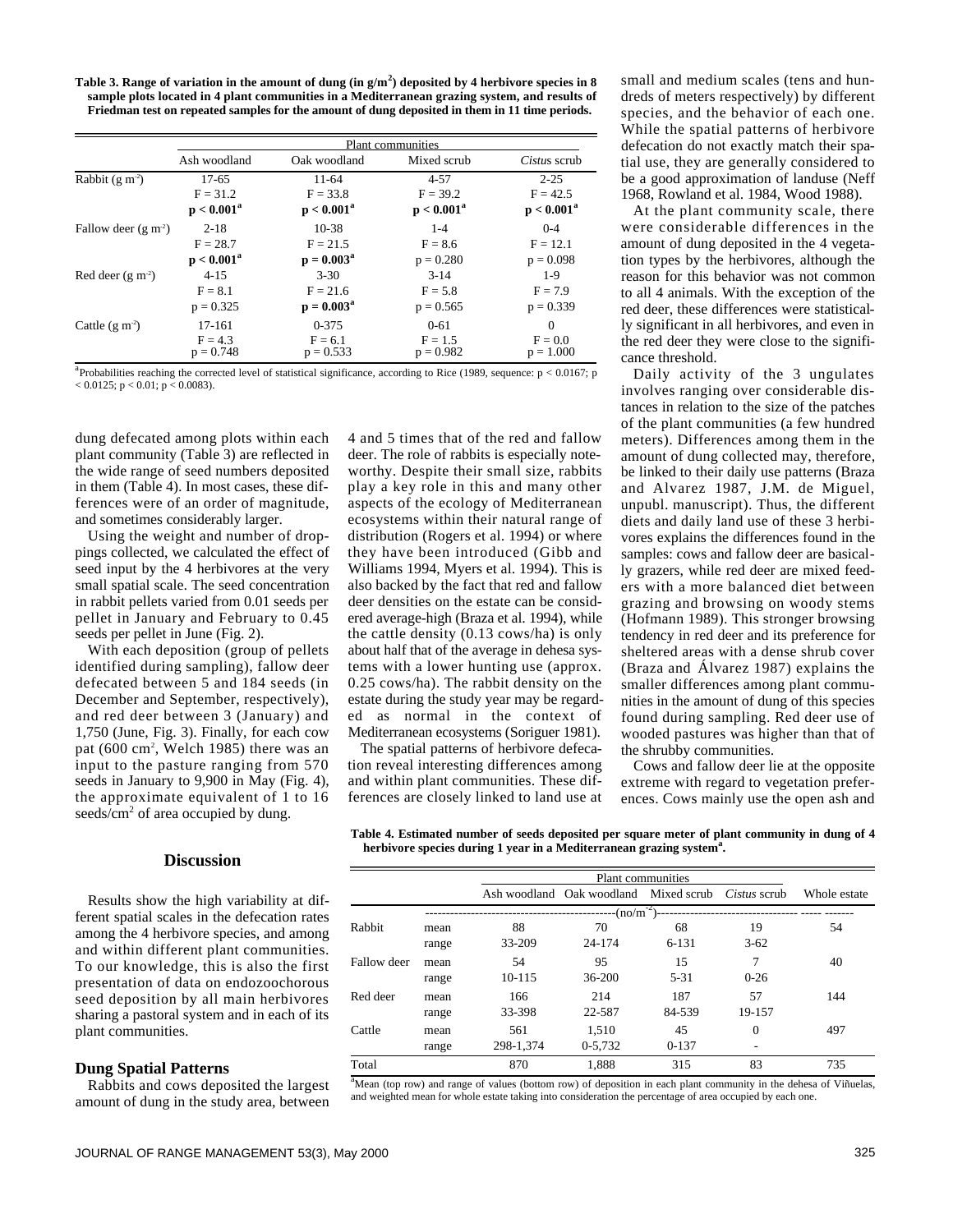

**Fig. 2. Seed content (mean ± standard error) of rabbit pellets along the year. Calculation based on seed content in dung, and weight and number of pellets collected in the 32 subplots on each sampling date.**

oak woodlands, make some use of mixed scrub communities and do not feed in *Cistus* scrub, although they might enter them in winter in search of shelter from the cold. The fallow deer is the species most clearly associated with grasslands, although some of its dung was collected in the mixed and cistus scrub, where it also feeds (Venero 1984, Braza and Álvarez 1987).

In contrast to the ungulates, the territory of the rabbit barely reaches 1 ha (Soriguer 1981, Cowan 1991), and hence the differences in dung densities among areas can be linked to the distinct rabbit densities in the 4 environments. Thus, rabbit density appeared to be highest in the ash woodlands, followed by mixed scrub, oak woodlands and *Cistus* scrub. This result is linked to the abundance of food and shelter in each plant community (Venero 1984, Soriguer 1988). Cistus scrub provides good shelter but has little grass; mixed scrub also has a good woody cover but an intermediate amount of grass, and wooded pastures provide the highest amount of food and the least shelter.

At a smaller spatial scale, the herbivore defecation patterns in each plant community in the course of the year indicated the animals' spatial selection, which depended on their size. The smallest animals perceive and use different points of each plant community (like a coarse-grained landscape), while the larger herbivores use the land more homogeneously, like finegrained landscapes.Thus, in the 4 plant communities, rabbits consistently defecate more in certain 1 x 1m plots throughout the annual cycle, in correspondence with their smaller size and familiar habit of overwhelmingly defecating at certain points (Wood 1988, Gibb 1993).

In the 3 ungulates, differences among plots were maintained throughout the year in the ash and oak woodlands for the fallow deer, only in the oak woodlands for the red deer, and in none of the plant communities for the cows. These differences, which can be linked to body size (fallow deer: 35–70 kg; red deer: 45–120 kg; cow: 500–600 kg) match the priority use of certain areas of passage or rest by fallow deer in the pastures, the more mobile nature of red deer within and among adjacent plant communities, and the widespread movements through the entire estate by cows through most of the year, though in summer they concentrate near the only permanent stream (see also Putman et al. 1991, Kie and Boroski 1996). All of these trends illustrate the huge spatial variation at different scales of the herbivore defecation patterns, which should be reflected in both the effect of dung deposition and in others associated with grazing (trampling, urination, etc.), leading to highly variable conditions in grazing systems.

# **Seed Defecation Patterns**

The potential effects of endozoochory on the vegetation communities under analysis depend on both the above-mentioned defecation patterns and the seed content in their dung. Herbivore dung seed content had an annual cycle with a spring (cow and rabbit) and summer (red deer and fallow deer) peak, and a winter minimum. These maxima coincide, respectively, with the spring fruiting peak in herbaceous species and the summer peak in *Cistus ladanifer*, a species for which seed was abundant in red deer dung (Malo and Suárez 1998) and somewhat lower in the fallow deer dung. Species for which seed was abundant in fallow deer summer dung include *Biserrula pelecinus* L. a herbaceous legume whose seeds also appear in



**Fig. 3. Number of seeds (mean ± standard error) deposited in each fallow and red deer defecation throughout the year. Calculation based on dung seed content, and weight and number of pellet groups collected in all 32 plots on each date. Note logarithmic scale of Y axis.**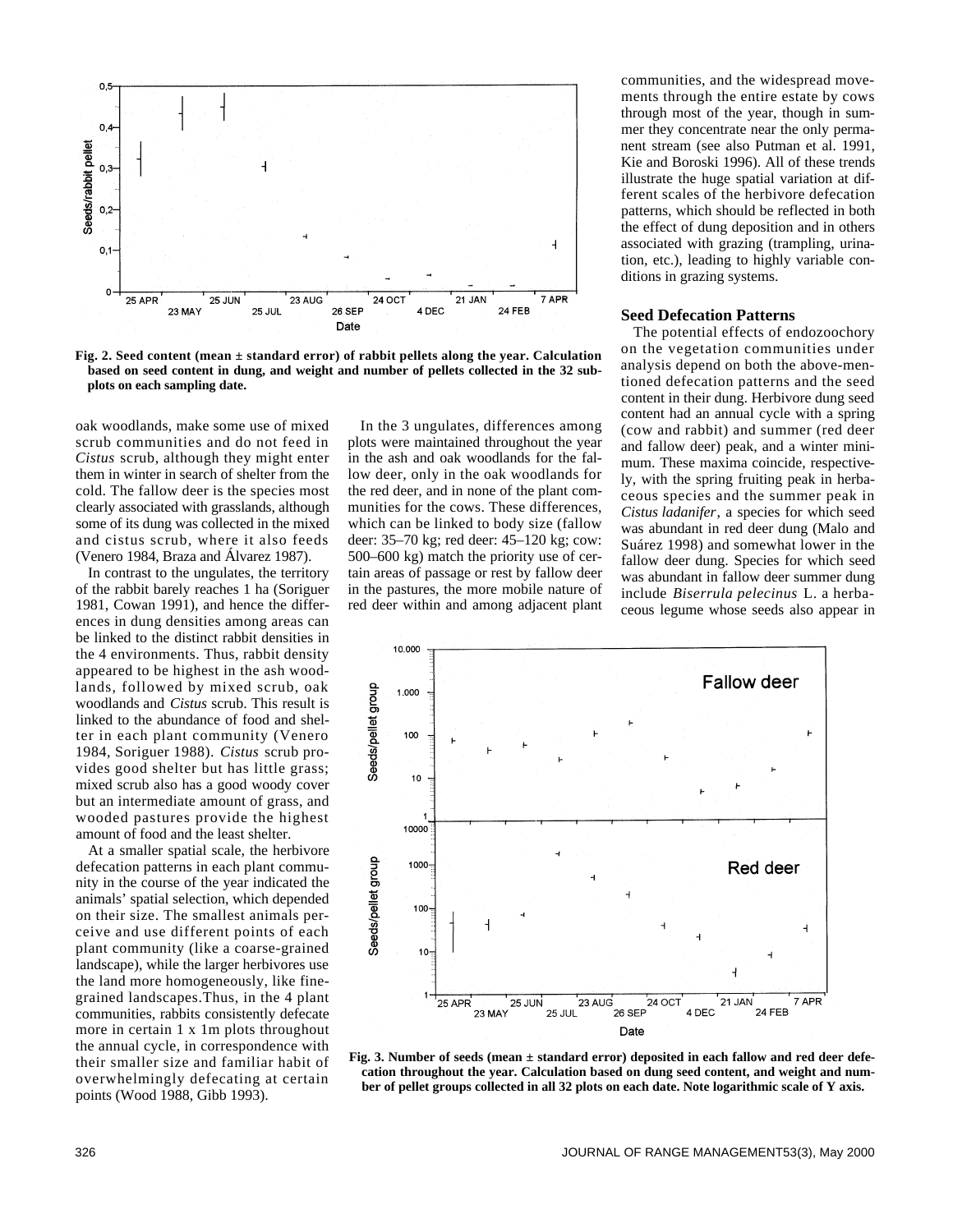

**Fig. 4. Number of seeds (mean ± standard error) deposited within an average-sized (600 cm<sup>2</sup> ) cow pat. Calculation based on (i) dung seed content, (ii) density of cow dung and (iii) mean depth of cow pats measured in all 32 plots on each date. As no cow pats were counted in the sampling plots on 23-VIII or 26-IX, data for these dates (marked with stars) were calculated using mean depth of all pats measured during the study.**

its dung in winter and spring (Malo and Suárez 1994), and *Juncus bufonius* L. Cow and rabbit dung contain seeds from a large number of herbaceous species, particularly *Poa annua* L., *Cerastium glomer atum* Thuill. and *Biserrula pelecinus* in the cow, and *Sisymbrium runcinatum* Lag. ex DC. and *Sagina apetala* Ard. in the rabbit.

These temporal patterns and the plant species of which seed was disseminated were quite similar to those found in the same area in a 1990 spring–summer sampling campaign (Malo and Suárez 1995b), although inter-annual meteorological differences caused variations in the seed densities and composition. In 1990, a particularly rainy year, seed densities found in dung, with the exception of the red deer, were between 2 and 3 times higher than those of spring-summer 1991–92. This difference was due to the overall decline in the numbers of seed of herbaceous species in dung, countered only by a steep rise in *Cistus ladanifer* seeds in red deer dung and to a lesser extent in fallow deer dung. The dry 1990–91 and 1991–92 years (369 mm and 250 mm rainfall between September and May contrasted to 575 mm in 1989–90) restricted the growth and fruiting of grasses, which led to a higher consumption of the fruit (and possibly stems) of the predominant shrub species.

Using these data, we estimate an average annual deposition by herbivores of around 735 seeds/ $m<sup>2</sup>$  for the whole estate, a relatively low amount. The seed banks of Mediterranean grasslands contain 30,000–40,000 seeds per  $m<sup>2</sup>$  in normal years, and can surpass 100,000 seeds per m<sup>2</sup> in years of high production (Ortega et

al. 1997), while woody communities have 800–66,000 seeds/ $m^2$  (Parker and Kelly 1989). Although some of these seeds are part of the permanent soil bank (Thomson and Grime 1979), the relative importance of endozoochory is still small in overall terms, even in years when there is a higher seed density in dung.

In the study area, most of the endozoochory was done by large animals. Cows were responsible for dispersing almost 68% of the seeds, followed by red deer (20%), rabbits (7%), and fallow deer (5%). Although these percentages may show interannual variations, cows are obviously the main dispersers in the area due to the large amount of dung they deposit and its high seed content. In contrast, rabbits disperse a relatively small number of seeds despite the fact that they deposit the largest amount of dung in the area, along with cows. The number of seeds disseminated by rabbits may actually be even lower than our findings: in the scrub zones, rabbit have a mixed diet which includes a certain amount of shrubs (Soriguer 1988), and, thus, the seed content in their dung may be slightly lower in such areas.

The predominantly herbaceous plant communities received the highest seed input via herbivore dung, although in no case was the level comparable to the amount in the soil seed banks. Parallel to the differences among plant communities in the volume of dung deposited, the number of seeds deposited varied by more than an order of magnitude. Thus, *Cistus* and mixed scrub only received 83 seeds/ $m<sup>2</sup>$  and 315 seeds/ $m^2$  respectively, in contrast to 870 seeds/ $m^2$  in ash woodlands and  $1,888$  seeds/ $m<sup>2</sup>$  in the oak woodlands.

However, at small spatial scales, seed deposition along with herbivore dung can have important effects on seed banks and vegetation. Given that the sustainable stocking density in a grazing system such as the study area is relatively low, the dung density on the ground is somewhat limited and its direct effect on vegetation, therefore, moderate. However, the areas which are covered by herbivore dung receive a substantial density of seeds. Practically any defecation by a herbivore contains some seeds, the number deposited in a single spring–summer defecation potentially being hundreds in the case of fallow deer, more than 1,000 in red deer, and close to 10,000 in the case of cattle.

The effect of this seed input to the vegetation ranges from the localized introduction of species to the creation of gradients associated with grazing. On the one hand, the possibility that herbivores might cause the local introduction of species whose seeds are dispersed in dung has been proved (Malo and Suárez 1994, Ocumpaugh et al. 1996), and is also postulated as being the most important effect of herbivore endozoochory (Gardener 1993, Zedler and Black 1992, Sevilla et al. 1996). Species introduction may also occur with woody plants, leading to the invasion of pastures by scrub (Miller and Coe 1993, Peinetti et al. 1993, Malo and Suárez 1998).

On the other hand, herbivore endozoochory can also change the interspecific competitive balance among plants, favouring those which are disseminated via dung. In the grasslands similar to the study area, the vegetation growing in areas occupied by cow pats has been found to be determined by the dung seed content (Malo and Suárez 1995a). Cow pats act as local disturbances which eliminate the predominant perennial grass (*Poa bulbosa* L.) and introduce annual species, which grow in the gap caused by the cow pat. Given enough time, they are displaced by the *Poa bulbosa* recolonisation, which takes more than 4 years to regain its cover (Malo and Suárez 1996). A less dramatic but similar process probably takes place with dung pellets, where hundreds of seeds in deer pellets, and even the isolated seeds in rabbit dung, are able to find a place to germinate. However, the high germination rates in dung can also lead to high mortality rates due to competition (Sevilla et al. 1996).